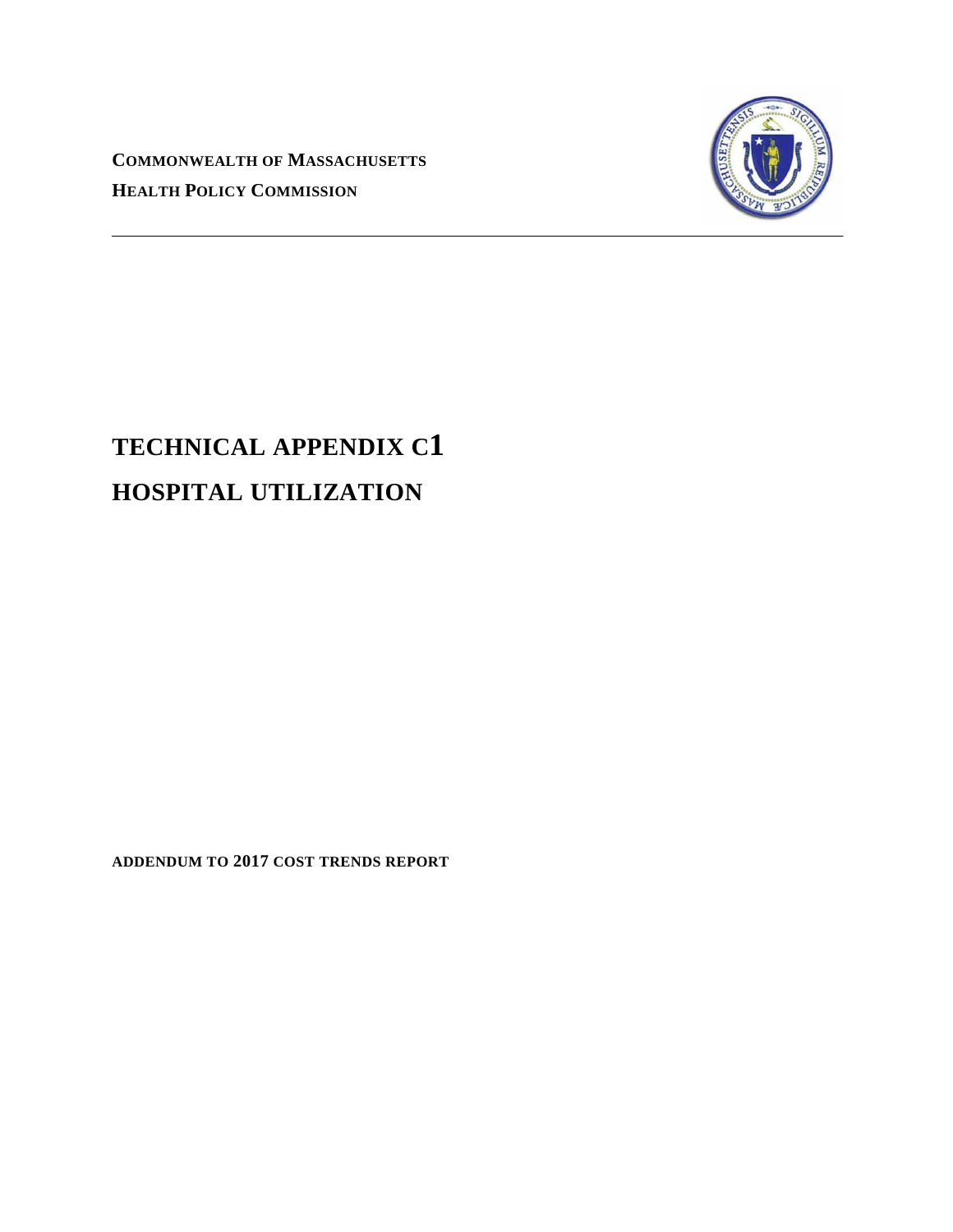# **Table of Contents**

<span id="page-1-0"></span>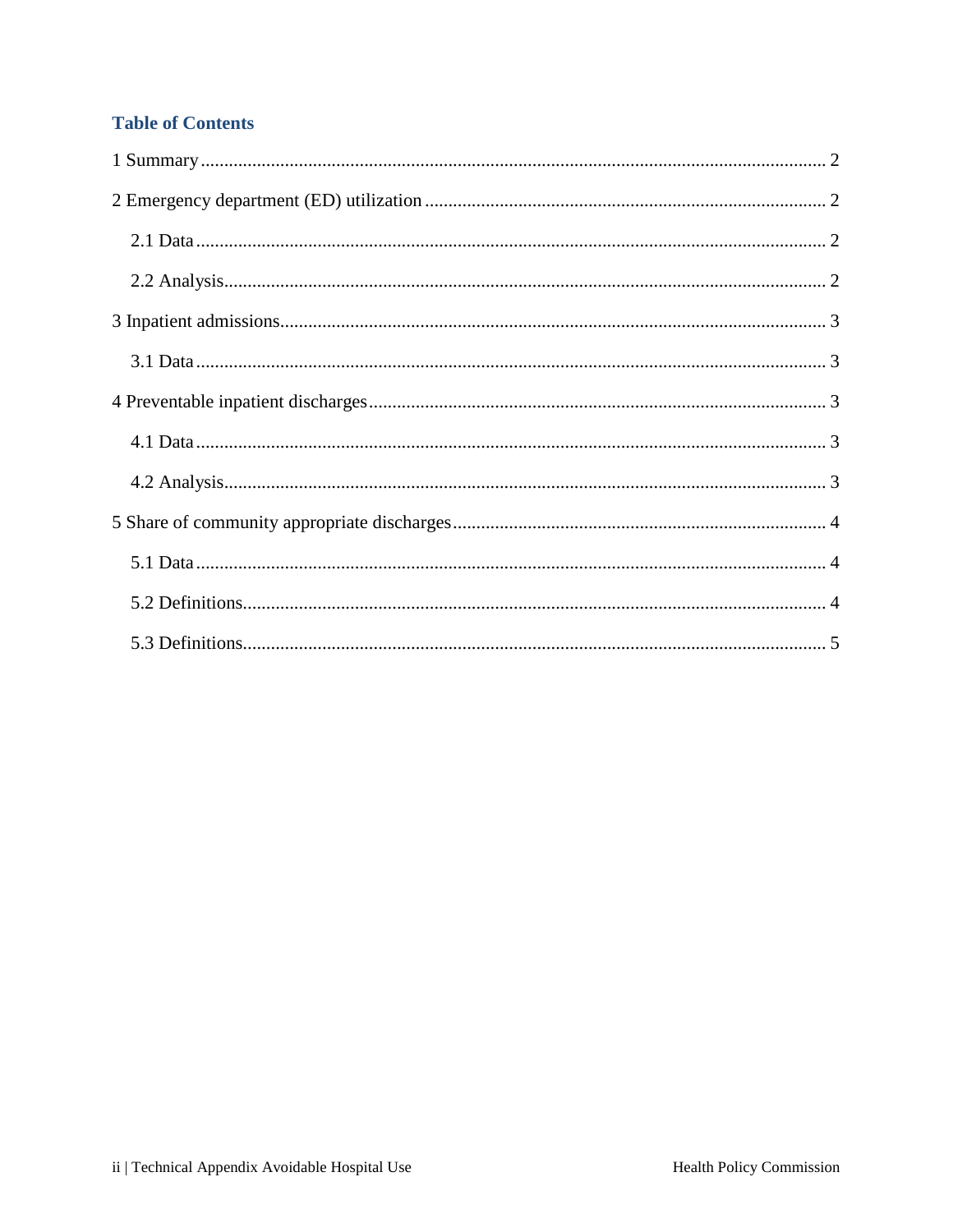#### **1 Summary**

This technical appendix describes the Health Policy Commission's (HPC) approach to examining hospital utilization in the 2017 Cost Trends Report.

#### <span id="page-2-0"></span>**2 Emergency department (ED) utilization**

#### <span id="page-2-1"></span>**2.1 Data**

For this analysis, HPC used the Emergency Department (ED) Database from the Center of Information and Analysis (CHIA) for 2011-2016. This dataset is part of CHIA's Massachusetts Acute Hospital Case Mix Database and includes all outpatient emergency department visits, including Satellite Emergency Facility visits, by patients whose visits resulted in neither an outpatient observation stay nor an inpatient admission at the reporting facility. The ED database contains patient demographics, clinical characteristics, services provided, charges, and hospitals and practitioner information, as well as mode of transport. The HPC also used the 2011-2016 American Community Survey (ACS) from the U.S. Census Bureau to calculated population rates. For more on this dataset see section 2.1 of this appendix or Technical Appendix D: Data Sources.

### <span id="page-2-2"></span>**2.2 Analysis**

 $\overline{a}$ 

#### *Low-acuity Avoidable Emergency Department Visits*

HPC's avoidable ED utilization analysis used the Medi-cal methodology for calculating avoidable ED visits published by Medical Managed Care Division of California department of Health Care Services<sup>1</sup>, with updated specifications to including ICD-9 and ICD-10 codes published online by Partnership Health Plan of California.<sup>2</sup> The main purpose of the Medi-Cal algorithm is to identify ED visits for primary care treatable conditions (i.e., visits that could have been provided in primary care setting, such as uncomplicated headaches, back pain, conjunctivitis and similar conditions). The Medi-cal definition excludes any visits related to mental health problems, alcohol, or substance abuse. The Medi-cal definition is considerably more conservative than other methodologies, such as the NYU algorithm used in prior HPC analyses, and may under-report avoidable ED visits.

#### *Behavioral Health Emergency Department Utilization*

http://www.dhcs.ca.gov/dataandstats/reports/Documents/MMCD\_Qual\_Rpts/EQRO\_QIPs/CA2011- 12\_OIP\_Coll\_ER\_Remeasure\_Report.pdf

<sup>&</sup>lt;sup>1</sup> 2010 Statewide Collaborative QIP ER Remeasurement Report, Medical Managed Care Division, California Department of Health Care services, June 2012;

<sup>&</sup>lt;sup>2</sup> Primary Care Provider Quality Improvement Program,  $2015 - 2016$  Measurement Specifications, Partnership Health Plan of California; http://partnershiphp.org/Providers/Quality/Documents/PCPQIP1516Spec2.pdf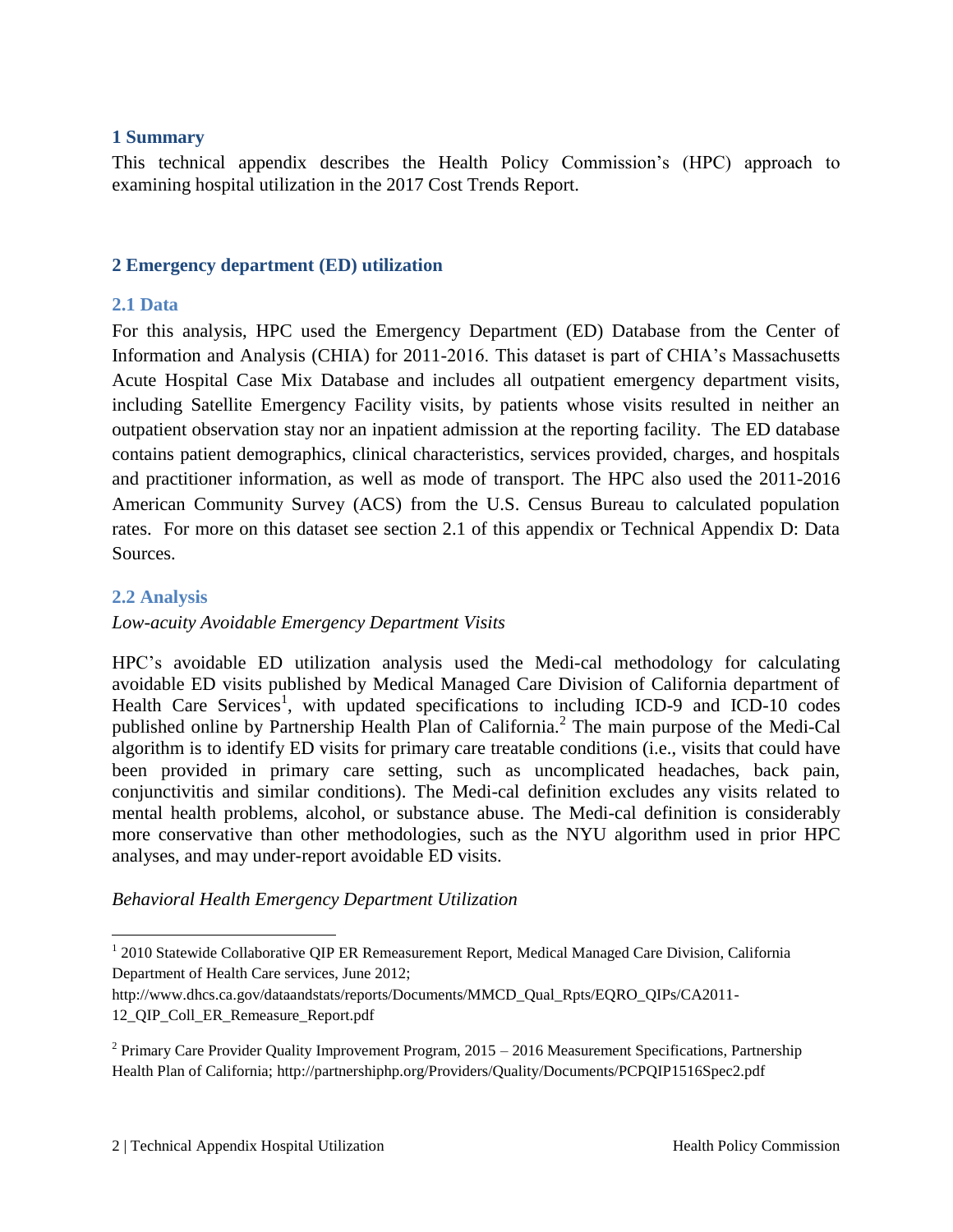HPC's analysis of behavioral health related ED visits were calculated using the Clinical Classifications Software (CCS) diagnostic classifications of mental health, alcohol and substance abuse diagnoses, based on primary diagnosis, for federal fiscal years 2011 to 2015. For federal fiscal year 2016, ICD-10 diagnoses codes were implemented, and HPC used a Beta version of the CCS diagnostic classifications, based on ICD-10 codes. Some discontinuity in trends by diagnosis may attributed to the change in diagnostic coding from ICD-9 to ICD-10 in October 2016.

The analysis further differentiated between mental health diagnoses, alcohol use disorders and other substance use disorders based on the CSS diagnostic coding level 1 description labels.

# <span id="page-3-0"></span>**3 Inpatient admissions**

# <span id="page-3-1"></span>**3.1 Data**

For this analysis, HPC used the Hospital Inpatient Discharge Database (HIDD) from the Center of Information and Analysis (CHIA). This dataset is part of CHIA's Massachusetts Acute Hospital Case Mix Database. The HIDD database contains all discharges from Massachusetts acute hospitals from FY 2011 to FY 2016 and contains comprehensive patient-level information including socio-demographics, clinical data, and charge data. The sample included patients that resided in Massachusetts. HPC also used the 2011-2016 American Community Survey (ACS) from the US Census Bureau to calculated population rates. For more on the CHIA Case Mix Database, see Technical Appendix D: Data Sources.

# <span id="page-3-2"></span>**4 Preventable inpatient discharges**

# <span id="page-3-3"></span>**4.1 Data**

For this analysis, HPC used the Emergency Department (ED) Database from the Center of Information and Analysis (CHIA) for 2011-2016. This dataset is part of CHIA's Massachusetts Acute Hospital Case Mix Database and includes all outpatient emergency department visits, including Satellite Emergency Facility visits, by patients whose visits resulted in neither an outpatient observation stay nor an inpatient admission at the reporting facility. The ED database contains patient demographics, clinical characteristics, services provided, charges, and hospitals and practitioner information, as well as mode of transport. The HPC also used the 2011-2016 American Community Survey (ACS) from the U.S. Census Bureau to calculated population rates. For more on this dataset see section 2.1 of this appendix or Technical Appendix D: Data Sources.

# <span id="page-3-4"></span>**4.2 Analysis**

The preventable inpatient discharge methodology applies the Agency for Healthcare Research and Quality's (AHRQ) Prevention Quality Indicators (PQIs), a set of measures that can be used with inpatient discharge data to identify the quality of ambulatory care. This analysis uses version 6.0 of the PQIs, released in October 2016. HPC used the Prevention Quality Overall Composite (PQI 90) for this analysis which included the following conditions: PQI 1—Diabetes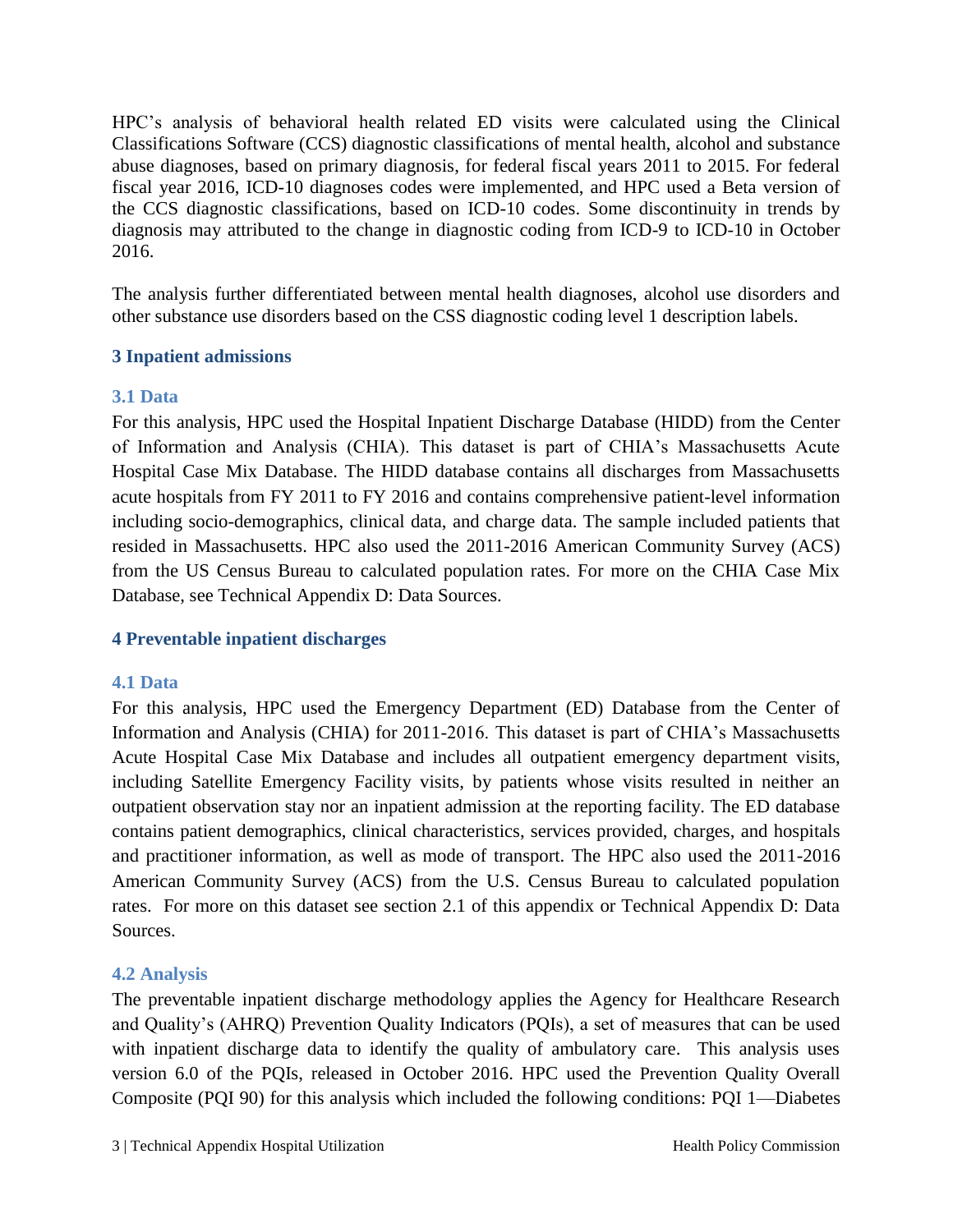Short-term Complications Admission Rate; PQI 3—Diabetes Long-term Complications Admission Rate; PQI 5—Chronic Obstructive Pulmonary Disease (COPD) or Asthma in Older Adults Admission Rate; PQI 7—Hypertension Admission Rate; PQI 8—Heart Failure Admission Rate; PQI 10 – Dehydration Admission Rate; PQI 11 – Bacterial Pneumonia Admission Rate; PQI 12 – Urinary Tract Infection Admission Rate; PQI 13—Angina Without Procedure Admission Rate; PQI 14—Uncontrolled Diabetes Admission Rate; PQI 15—Asthma in Younger Adults Admission Rate; and PQI 16—Lower-Extremity Amputation among Patients with Diabetes Rate.

Each measure consists of a numerator (the number of hospitalizations) and a denominator (the size of the relevant population). The denominators for all PQIs, except for PQI 5—COPD or Asthma in Older Adult and PQI 15—Asthma in Younger Adults, are individuals age 18 or older. Following specifications from AHRQ, the HPC also constructed a composite of preventable hospitalizations for all conditions.

All mapping visualizations were done with ESRI's ArcMap 10.

# <span id="page-4-0"></span>**5 Share of community appropriate discharges**

### <span id="page-4-1"></span>**5.1 Data**

For this analysis, HPC used the Hospital Inpatient Discharge Database (HIDD) from the Center of Information and Analysis (CHIA). This dataset is part of CHIA's Massachusetts Acute Hospital Case Mix Database. The HIDD database contains all discharges from Massachusetts acute hospitals from FY 2011 to FY 2016 and contains comprehensive patient-level information including socio-demographics, clinical data, and charge data. The sample included patients that resided in Massachusetts. For more on the CHIA Case Mix Database, see Technical Appendix D: Data Sources.

# <span id="page-4-2"></span>**5.2 Definitions**

"Community hospitals" are general acute care hospitals that do not support large teaching and research programs. "Teaching hospitals" are defined as hospitals that report at least 25 full-time equivalent medical school residents per one hundred inpatient beds in accordance with Medicare Payment Advisory Commission (MedPAC) guidelines. "Academic medical centers" are a subset of teaching hospitals characterized by (1) extensive research and teaching programs, (2) extensive resources for tertiary and quaternary care, (3) principal teaching hospitals for their respective medical schools, and (4) full service hospitals with case mix intensity greater than 5 percent above the statewide average. These definitions are consistent with CHIA's designations in the Massachusetts Hospital Profiles, but HPC combines CHIA's community hospitals and community-high public payer hospitals into one community hospital category.